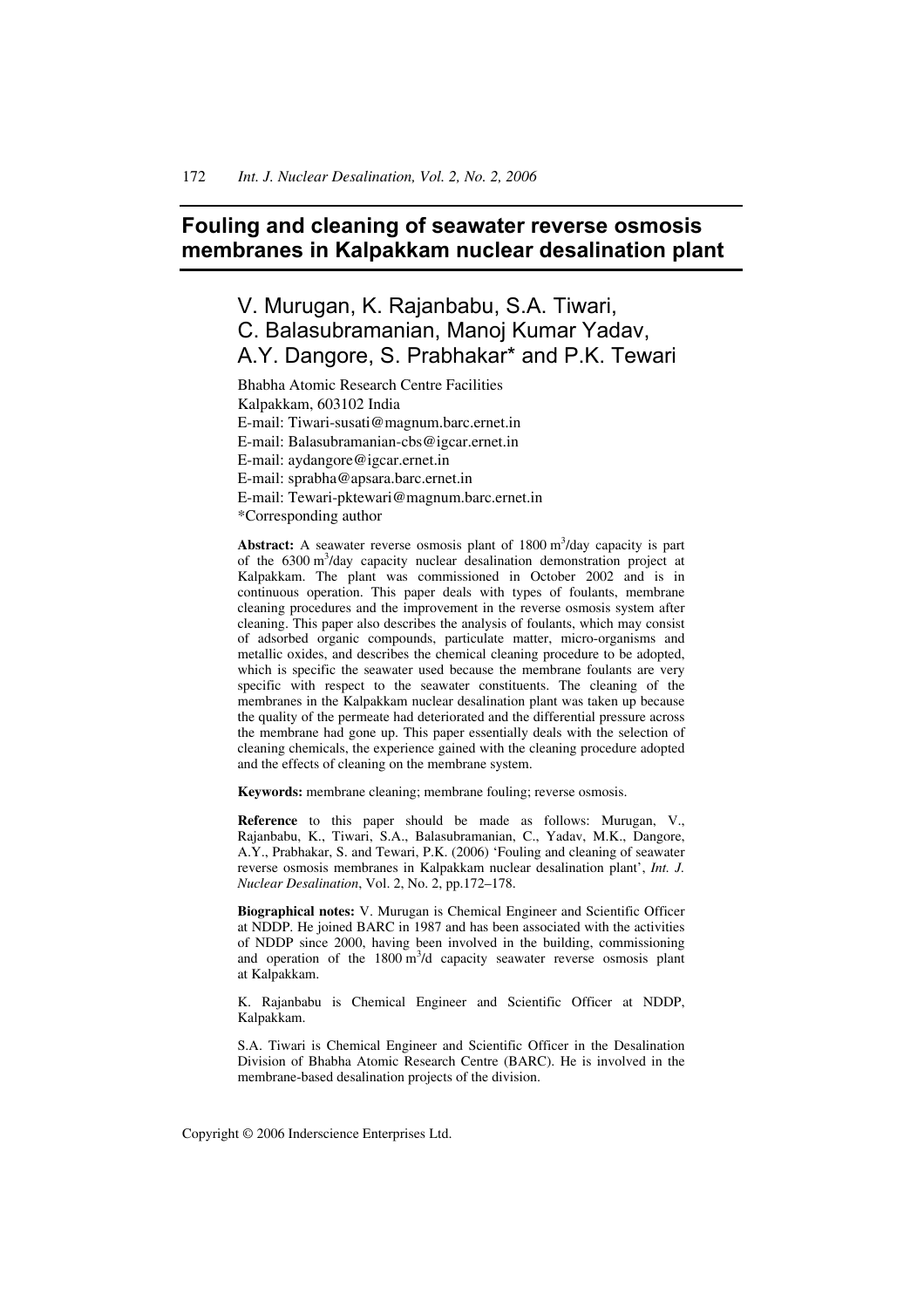C. Balasubramanian is Chemical Engineer and Scientific Officer at NDDP.

Manoj Kumar Yadav is Mechanical Engineer and Scientific Officer at NDDP.

A.Y. Dangore graduated in Electrical Engineering from REC, Nagpur, and joined BARC training school in 1971. He has led a team of electrical and electronic engineers and has been responsible for the design of electrical systems for many important activities. For the last seven years, he has been Project Manager of NDDP, involved in the detailed engineering, construction, operation and maintenance of desalination plants. He is member of the Technical Advisory Committee constituted by Chennai Metro Water Supply and Sewarage Board for the proposed 100/200 MLD desalination plant.

S. Prabhakar holds a PhD in Membrane Science with a Master's degree in both Chemistry and Chemical Engineering. He has been involved in the development of reverse osmosis technology from membrane development stage to applications, both for desalination and effluent treatment, including radioactive effluents. He has experience in the design, installation and operation of reverse osmosis plants. He has been a part of IAEA activities as member of Coordinated Research Programs (CRP) He has more than 75 publications and three patents to his credit.

P.K. Tewari completed a PhD in Chemical Engineering from IIT, Mumbai, and is presently Head of the Desalination Division, BARC. He provides expert services to the International Atomic Energy Agency (IAEA), Vienna, for seawater desalination through CRP. He has provided consultancy services to a number of organisations on desalination and water reuse. He has more than 70 research publications to his credit in journals, proceedings, books and encyclopaedias. He is a recipient of an award from the International Desalination Association (IDA) He is member of the International Nuclear Desalination Advisory Group (INDAG).

This paper was presented at the *Symposium on Desalination and Water Reuse*, Trombay, India, 10–11 February 2005.

### **1 Introduction**

Membrane fouling has become the most serious problem encountered in seawater reverse osmosis plants. Fouling refers to the deposition of undesirable material on the membrane surface, which affects the operation through a decline in the product water flux and/or increased salt passage and increased pressure drop between the feed and concentrated side. Fouling in reverse osmosis membranes is caused by inadequate pre-treatment system, upset pre-treatment conditions, improper material selection (pumps and piping, *etc.*) failure of the chemical dosing system, inadequate flushing following shutdown, improper operation control, slow buildup of precipitates over extended periods (barium, silica), change in feed water composition and biological contamination of feed water. Foulants are classified into four categories: adsorbed organic compounds, biological growth, metallic oxides and particulate matter. Generally, metallic oxides play a critical role in the cohesion of scales formed (or fouling layer). A primary foulant can inhibit the back diffusion of soluble ions and lead to secondary fouling, which has even more consequences. Organic matter and/or micro-organisms have become the main foulant in the membrane system. In addition, divalent cations  $(e.g., Ca<sup>2+</sup>)$  were proved to have a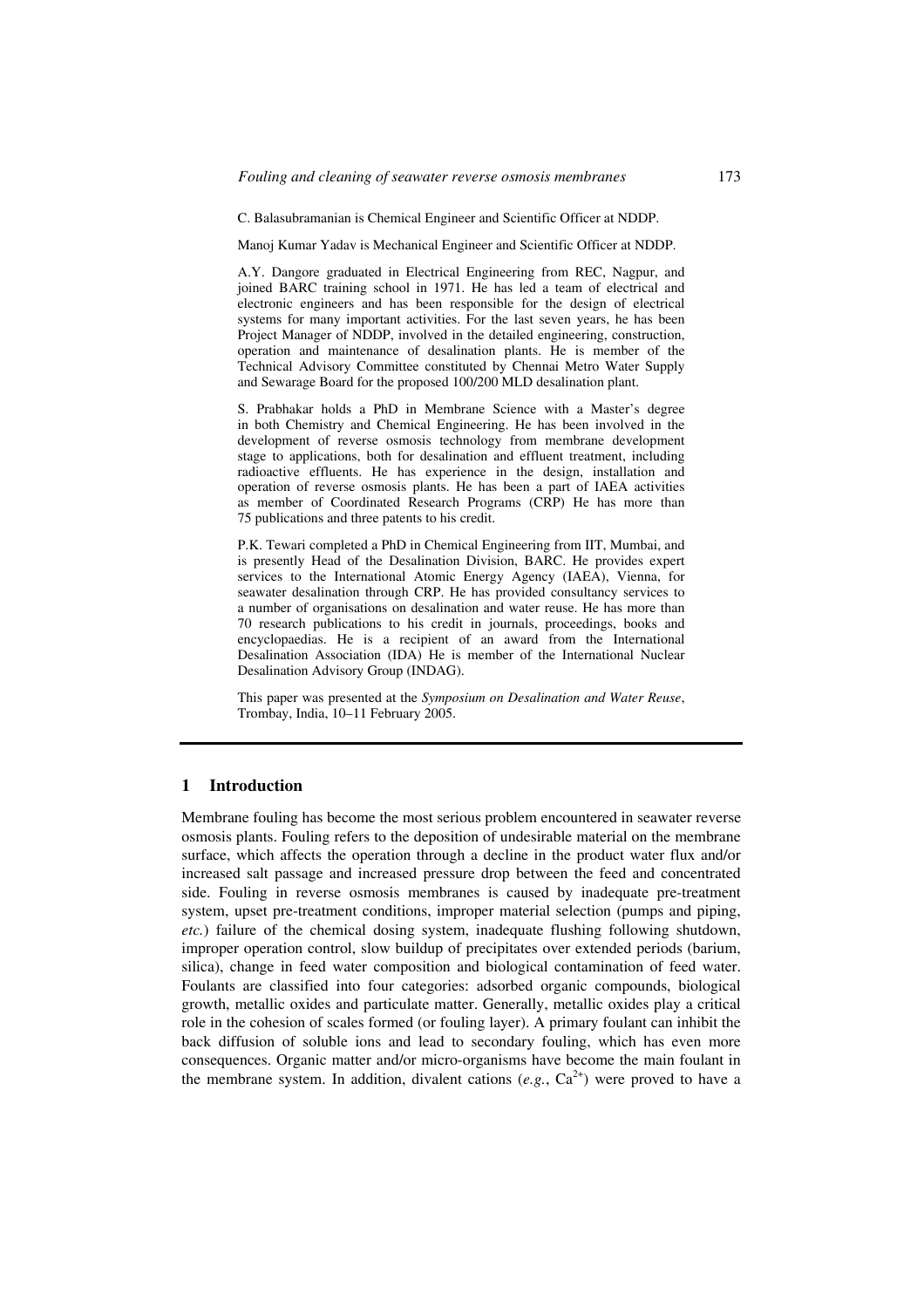## 174 *V. Murugan et al.*

dramatic effect on fouling. Moreover, in seawater, micro-organisms preferring the membrane material best were found most commonly adhering to the membrane surface. Hence periodic cleaning of the membrane to remove foulant accumulations is essential to maintaining the quality and quantity of product water and to maximise membrane life. However, nearly all cleaning procedures are generalised by the membrane manufacturers, and also, the cleaning chemicals used for cleaning are proprietary in nature. This paper describes the study on the assessment of water chemistry, analysis of the foulant, the selection of chemicals for the cleaning procedure adopted and improved performance of the reverse osmosis plant after cleaning.

# **2 Description of SWRO plant**

The cleaning of the membrane was done in the seawater reverse osmosis plant of the Nuclear Desalination Demonstration Project (NDDP) of Bhabha Atomic Research Centre Facilities, Kalpakkam, in the south of India. This seawater reverse osmosis plant shares facilities with Madras atomic power station, located next to its campus. This plant, with a capacity of 75 m<sup>3</sup>/hr of desalinated water, was commissioned in October 2002 by the Prime Minister of India, and is continuously supplying product water. The pre-treatment system of the reverse osmosis plant consists of the addition of a disinfectant through hypochlorite at the seawater intake pit. The flowsheet for this plant is given in Figure 1. The pre-treatment system of the reverse osmosis plant also involves Lamella clarifier, which clarifies the seawater to remove the total suspended solids from 400 to 40 ppm. The system involves the addition of ferrous sulphate as coagulant and polyelectrolyte as coagulant aid. Further, if required, shock dosing of disinfectant is done in the clarifier so that the residual chlorine at the outlet of the Pressure Sand Filter would be 0.3 ppm. Then clarified water is filtered in the pressure sand filter to reduce the total suspended solids concentration to a level of  $\lt 1$  ppm. The water at the pressure sand filter outlet is again filtered in activated carbon filter to remove excess chlorine and organics, if any. Then the treated water is fed to high-pressure pumps through a five-cartridge filter. Besides filtration, chemicals like hydrochloric acid for controlling carbonate scaling, sodium bisulphite for ensuring nil chlorine at the exit of activated carbon filter, and sodium hexametaphosphate as antiscalant are added. The reverse osmosis unit consisting of SW8040HR membranes is being operated at 35% recovery. A typical water analysis of raw seawater is listed in Table 1. The two-year record of foulant concentrations is shown in Figure 2.

| Components          | Concentration ppm |  |  |
|---------------------|-------------------|--|--|
| Calcium             | 400               |  |  |
| Sodium              | 10556             |  |  |
| Magnesium           | 1272              |  |  |
| Potassium           | 380               |  |  |
| <b>Bicarbonates</b> | 137               |  |  |
| Chlorides           | 18981             |  |  |
| Sulphates           | 2650              |  |  |
| Iron                | 1.5               |  |  |

**Table 1** Typical analysis of raw seawater in NDDP, Kalpakkam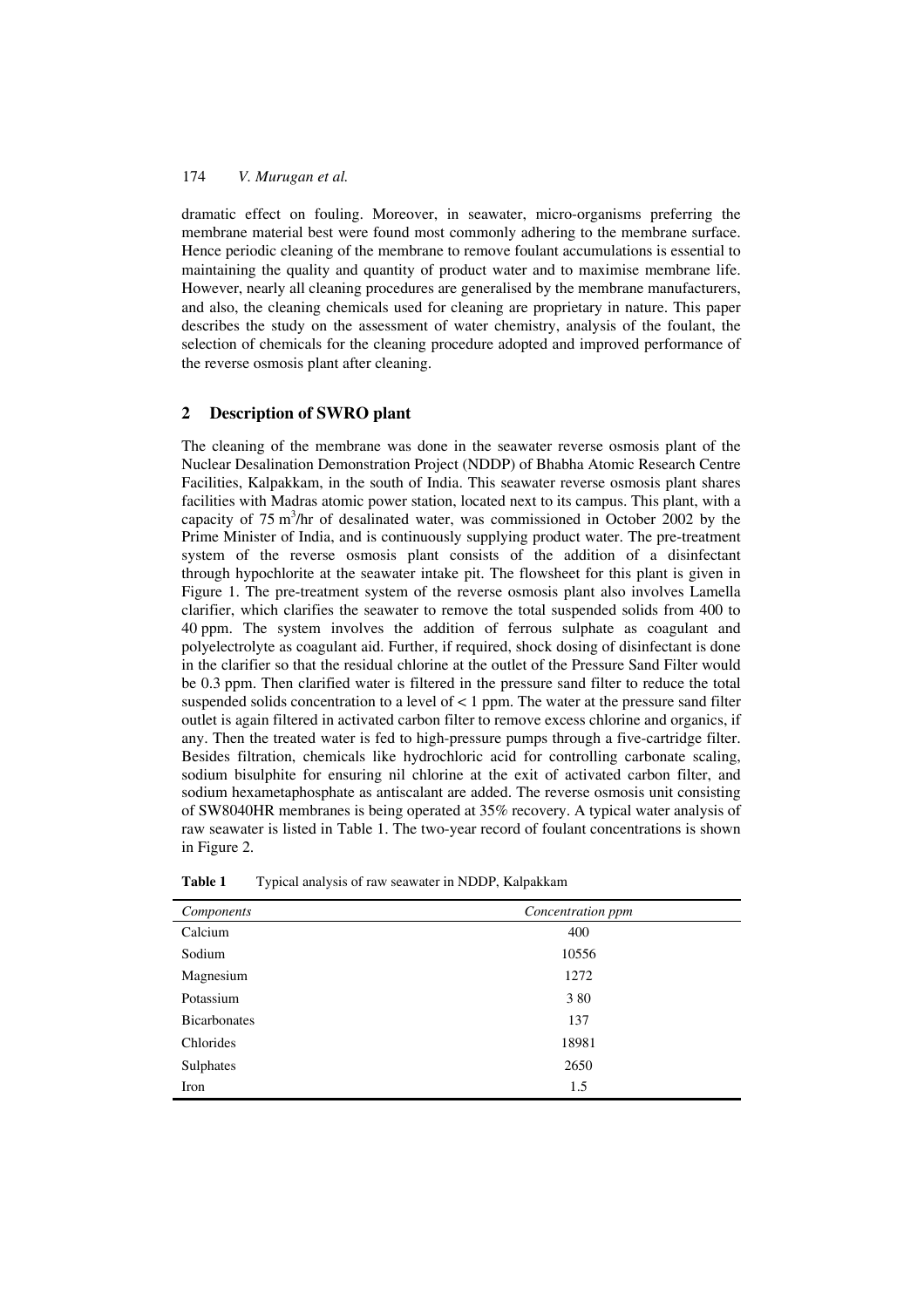



**Figure 2** Concentration of foulants at various periods

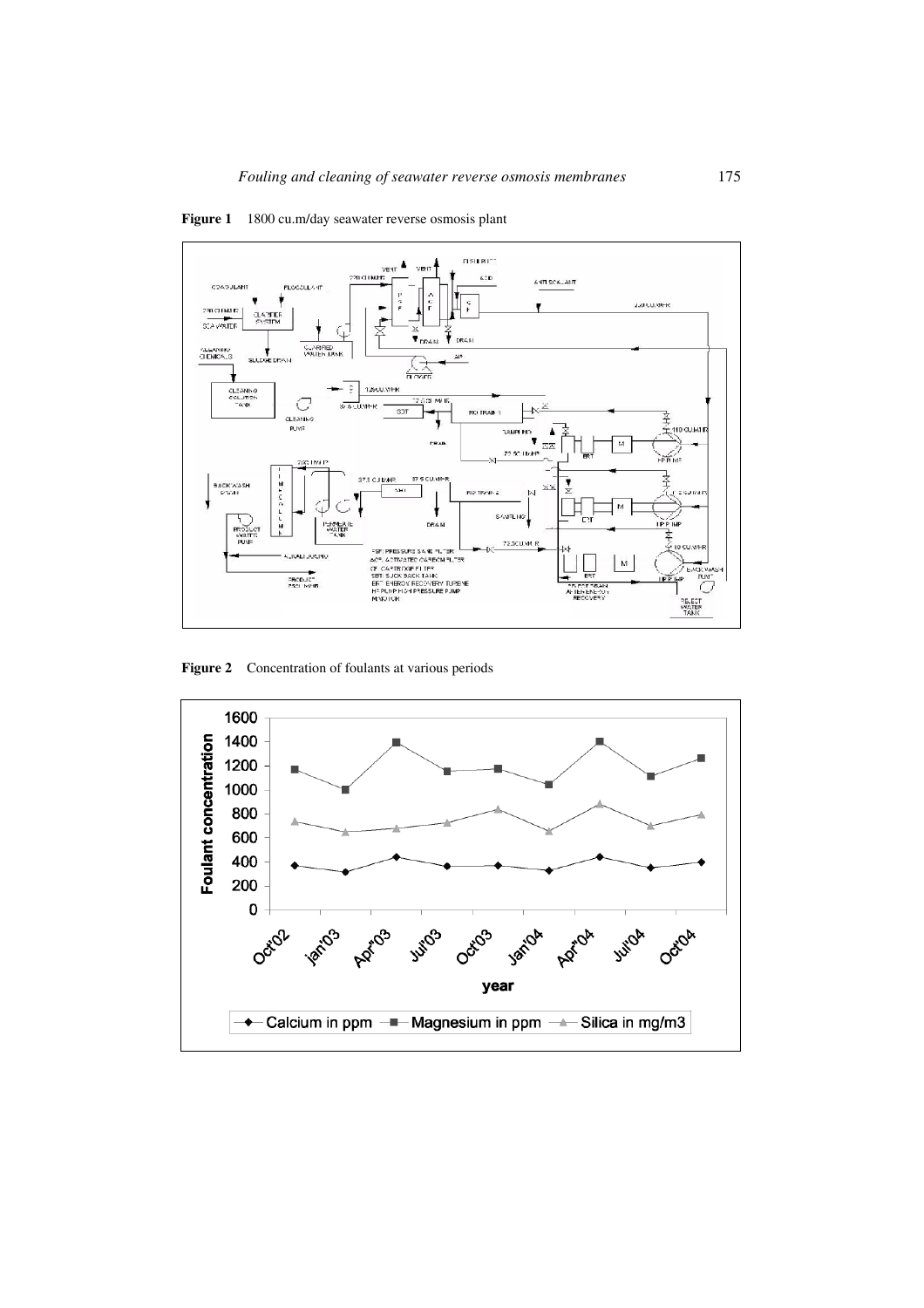## 176 *V. Murugan et al.*

The raw seawater salinity and the turbidity vary with the season. During the monsoon, with active depression over the Bay of Bengal, the turbidity of seawater is comparatively higher. This can be seen from the statistical records of foulant concentrations given in Figure 2. Though the stringent pre-treatment system is in operation, avoiding the onset of fouling on the membrane surface is not possible. Owing to fouling, the plant performance has come down, which is shown in Table 2.

| Operational parameter                          | <i>June</i> 2003 | September 2004 | After cleaning |
|------------------------------------------------|------------------|----------------|----------------|
| Feed seawater<br>Total dissolved solids in ppm | 33 232           | 33 105         | 32 954         |
| Feed pressure $kg/cm2$                         | 40.6             | 44.0           | 41.0           |
| Feed flow $m^3/h$                              | 110.5            | 110.2          | 110            |
| Recovery percentage $(\%)$                     | 35.1             | 35.0           | 35.1           |
| Rejection of salts percentage $(\%)$           | 98.6             | 98.1           | 98.4           |
| Pressure drop across membranes                 | 0.789            | 0.950          | 0.829          |
| Permeate flow $m^3/h$                          | 38.8             | 38.6           | 38.7           |

**Table 2** Operational data of RO system

#### **3 Selection of cleaning chemicals**

It was decided to take up the reverse osmosis system for cleaning, because the salt passage and pressure drop between the feed and concentrate side increased after sufficient operation, which are indications of the onset of fouling. The cleaning will be more effective if it is tailored to the specific fouling problem. Sometimes, a wrong choice of cleaning chemicals can even worsen the situation. Therefore, the types of foulant on the membrane surface should be determined prior to cleaning. From the analysis of precipitation on the 0.45 Millipore filter paper, it is understood that besides carbonate scaling, biofouling also would have occurred. So it was decided to first use NaOH cleaning, followed by acid cleaning.

Hydrochloric acid was selected over citric acid, as citric acid may act as a nutrient source for a system which has biological fouling, and is not as effective with thin-film composite chemistry.

# **4 Cleaning procedure**

The concentration of the alkali solution was  $0.1\%$  (w/v) and the pH of the solution was 11. The concentration of the acid solution was 0.5% and the pH of the solution was 2.5.

#### *4.1 Alkali cleaning*

First, membranes were flushed with permeate water for about one hour and it was insured that no permeate water was held up in the permeate header. The alkali solution was prepared in the cleaning solution tank. The initial flow through the membrane modules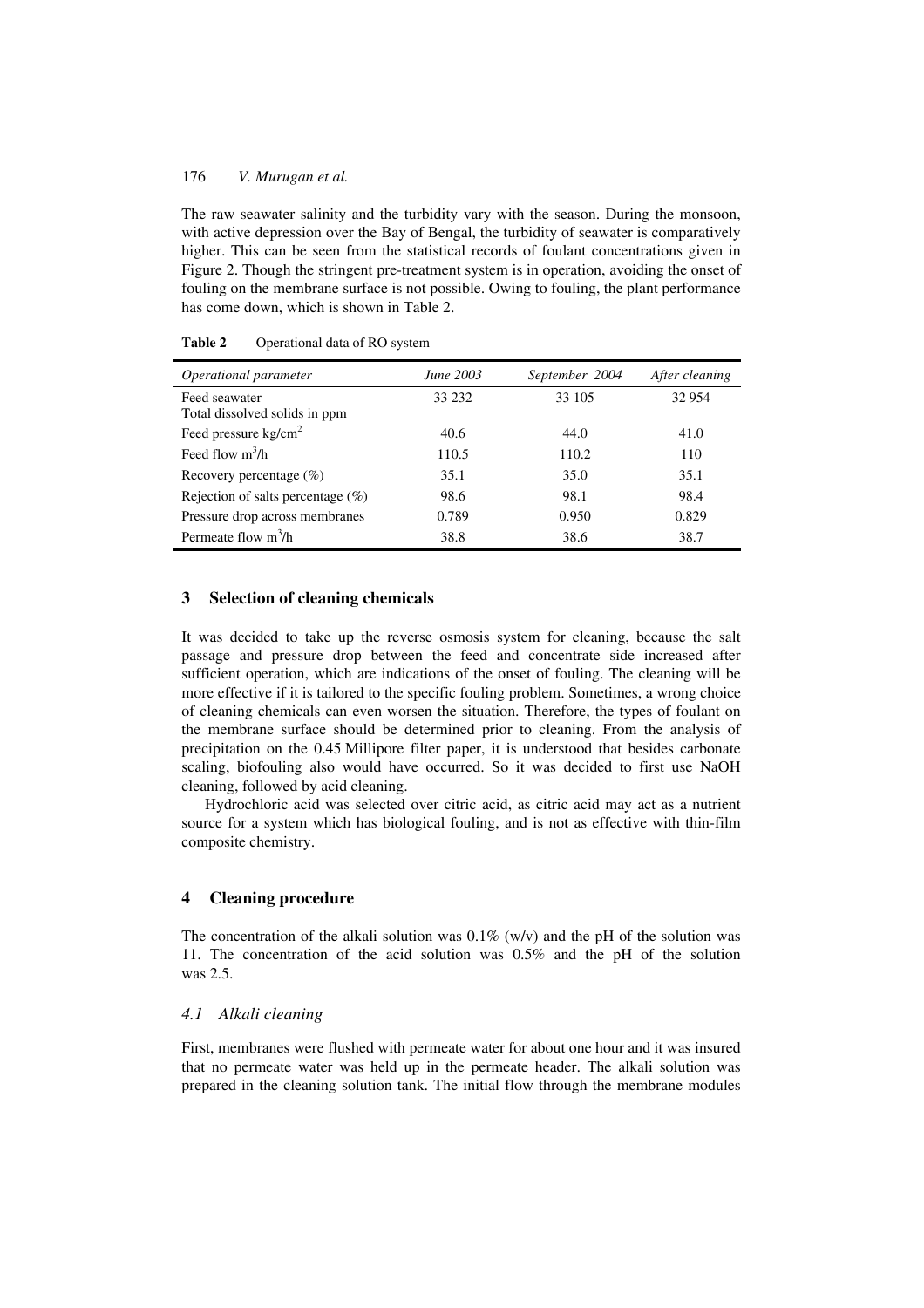was maintained at  $40 \text{ m}^3$ /h and the highly fouled solution drained for two minutes. Then the solution was put in circulation for ten minutes. Whenever the pH decreased, it was raised by adding alkali and the flow was increased to  $80 \text{ m}^3/\text{h}$  and in circulation for five minutes.

When the solution became hazy and turbid, the solution was discarded, fresh solution was prepared and slowly the flow was increased to  $120 \text{ m}^3/\text{h}$  and kept in circulation for half an hour. Then the membranes were kept soaked for one hour. After soaking, the membranes were flushed with the permeate water until their conductivity and pH were the same as the permeate water.

#### *4.2 Acid cleaning*

The cleaning tank was well washed with the permeate water, the acid solution was prepared and cleaning was done similarly to the alkali wash except that the high-flow circulation was kept up for 1 hour. The cleaning solution samples were taken at different stages both during the acid and alkali wash. The results of the analysis of the cleaning solution for different foulant concentrations are given in Figure 3.





Notes: 1. a, b, c – represents alkali cleaning stages after ten minutes of alkali injection, one hour circulation and flushing respectively

 2. d, e, f – represents acid cleaning stages after ten minutes of acid injection, one hour circulation and flushing respectively

### **5 Results and discussions**

Table 2 gives performance data of the membranes before and after cleaning. It had been found that the rejection of salts had been reduced over a period of operation, which improved after the cleaning of the RO membrane for the given recovery period. Similarly, the pressure drop across the membrane module had increased over a period of